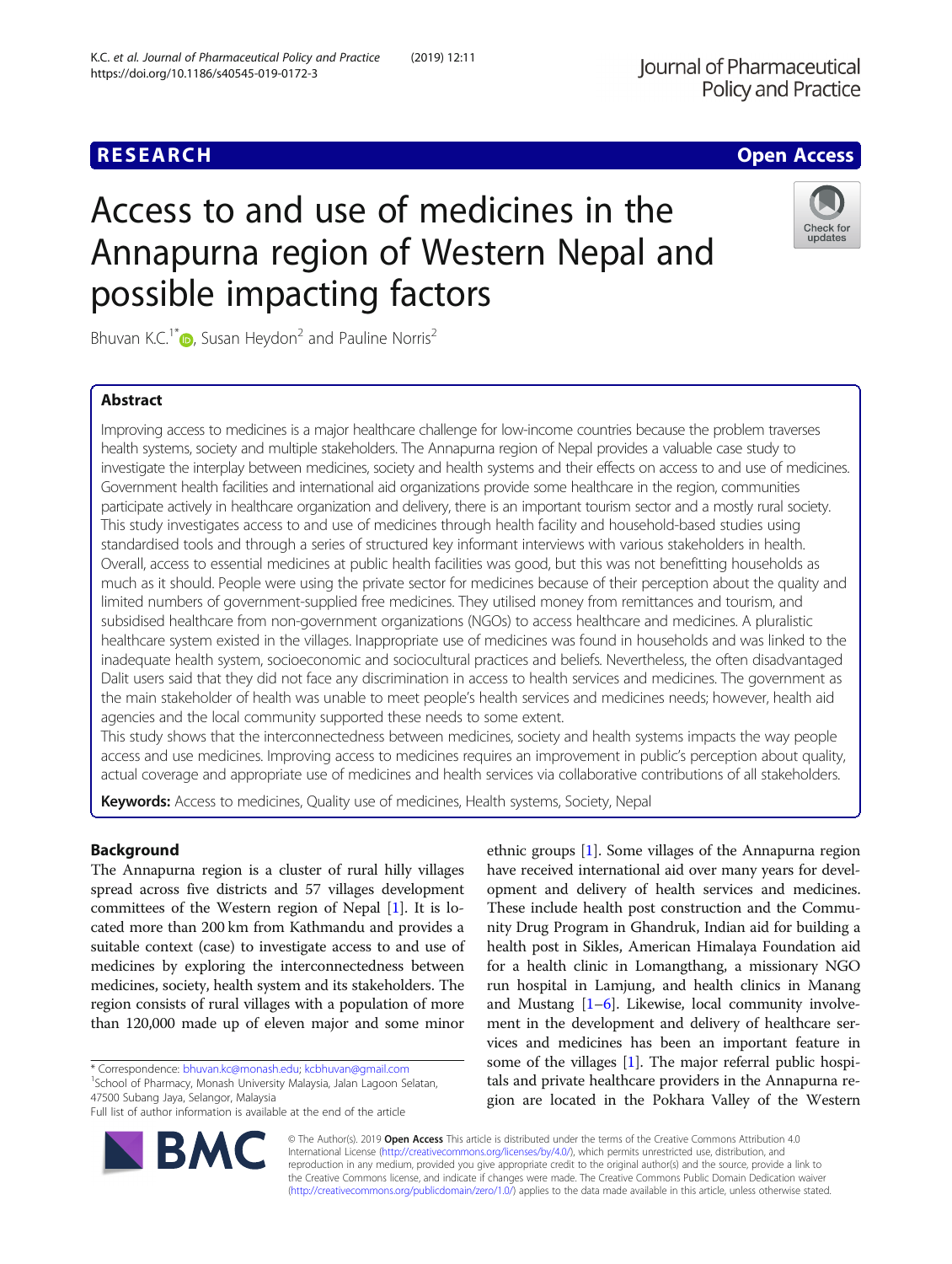Development Region. Most people have to walk for several hours or days and use a locally available vehicle to reach these services. Another important feature of the Annapurna region is tourism, which provides better economic opportunities for people and has helped in infrastructure development in the region [\[7](#page-10-0), [8\]](#page-10-0). Tourism has also served the health needs of local people through a high altitude medical post in Manang village [[9\]](#page-10-0).

A pluralistic healthcare environment exists in the Annapurna region as people use Ayurvedic medicines, herbal medicines, Tibetan medicines, faith healers and home based remedies. The literature show that the rural lifestyle, socio-cultural and socio-religious belief systems have affected the way people access and use medicines [\[10](#page-10-0)–[12](#page-10-0)]. Likewise, a mixed demography and socioeconomic factors such as the remittances sent by migrant workers, female heads of households, contributions from the families of soldiers in the Indian Army and British Army to local health systems and health literacy too, have an impact on the way people use medicines in the region  $[4, 5]$  $[4, 5]$  $[4, 5]$ . These contextual factors contribute to financing of medicines, healthcare seeking, access to medicines, use of traditional medicines and medicine-taking [\[4,](#page-10-0) [5](#page-10-0)].

The literature also show that there is a linkage between medicines and local community efforts, medicines and international aid, medicines and an inadequate health system and other societal features in the Annapurna region [[1](#page-10-0)–[5](#page-10-0), [13](#page-10-0)–[15](#page-10-0)]. However, there is a dearth of studies investigating the interaction between medicines, society, health systems and stakeholders, and the impact on access to and use of medicines. Several important aspects of access to medicines are not known. The state of access to medicines such as physical availability, geographical accessibility, affordability and quality of essential medicines and health services are not known. Likewise, how people access these medicines via the formal and informal health system in the Annapurna region too is not known. Whether people use these medicines in the right manner has not been explored. Furthermore, whether local stakeholders of health contribute to access to medicines or not too has not been explored yet. Thus, in this article, we investigate access to and use of medicines through exploring the interplay between medicines, society, health systems and stakeholders. The objectives of this study are to assess the state of access to and use of medicines at health facility level and households level, explore the contribution of health system stakeholders towards improving access to medicines and understand how society, health system and its stakeholders interact to affect access to and use of medicines in the Annapurna region.

# Method

This study uses a case study approach. The whole of the Annapurna region was taken as a case and four specific villages out of 57 village development committees were selected as the subunits of the case. As shown in Table 1, these villages were selected so that the results could then be drawn together to yield an overall picture. The research setting involved four villages: Dhampus, Ghandruk and Manang (villages on or near tourist trails) and Rivan village (off the tourist trail). Each of these village had either a health post or sub health post. These villages were selected purposely to achieve the study objectives. These villages had active local community that have contributed towards local health development, received international aid for health, NGOs working in the area of health, contribution via tourism and other elements which allowed the investigation of access to and use of medicines taking into account of the interplay between medicines, society, health system and its stakeholders.

#### Sub health post

Smallest primary healthcare unit managed by a district health office. It provides basic health service and limited (around 25) free essential medicines, run vaccination and reproductive health programs and other preventive healthcare programs. A sub health post is headed by an

| Table 1 Village profiles |  |  |
|--------------------------|--|--|
|--------------------------|--|--|

| Non-tourist village              |                                             | Tourist village                               |                                                                 |                                                                                   |
|----------------------------------|---------------------------------------------|-----------------------------------------------|-----------------------------------------------------------------|-----------------------------------------------------------------------------------|
|                                  | Rivan                                       | <b>Dhampus</b>                                | Ghandruk                                                        | Manang                                                                            |
| Location                         | North of Kaski<br>(900 m-2000 m and above)  | North of Kaski<br>(800 m-1600 m and above)    | North of Kaski<br>(1000 m-3000 m and above)                     | North part of Manang<br>(3000 m and above)                                        |
| Population (Households)          | 364                                         | 620                                           | 1102                                                            | 131                                                                               |
| Average household size           | 3.66                                        | 4.09                                          | 3.87                                                            | 4.81                                                                              |
| Total population                 | 1332                                        | 2537                                          | 4265                                                            | 630                                                                               |
| Source of income                 | Agriculture and<br>remittances              | Agriculture, remittances<br>and tourism       | Agriculture, remittances<br>and tourism                         | Agriculture and tourism                                                           |
| Access to healthcare<br>services | Sub-health post,<br>> 2 h to reach hospital | Sub-health post,<br>$<$ 1 h to reach hospital | Health post with pharmacy<br>service, $>$ 4 h to reach hospital | Health Post, NGO clinic, Tourist<br>medical post, $> 2$ days to<br>reach hospital |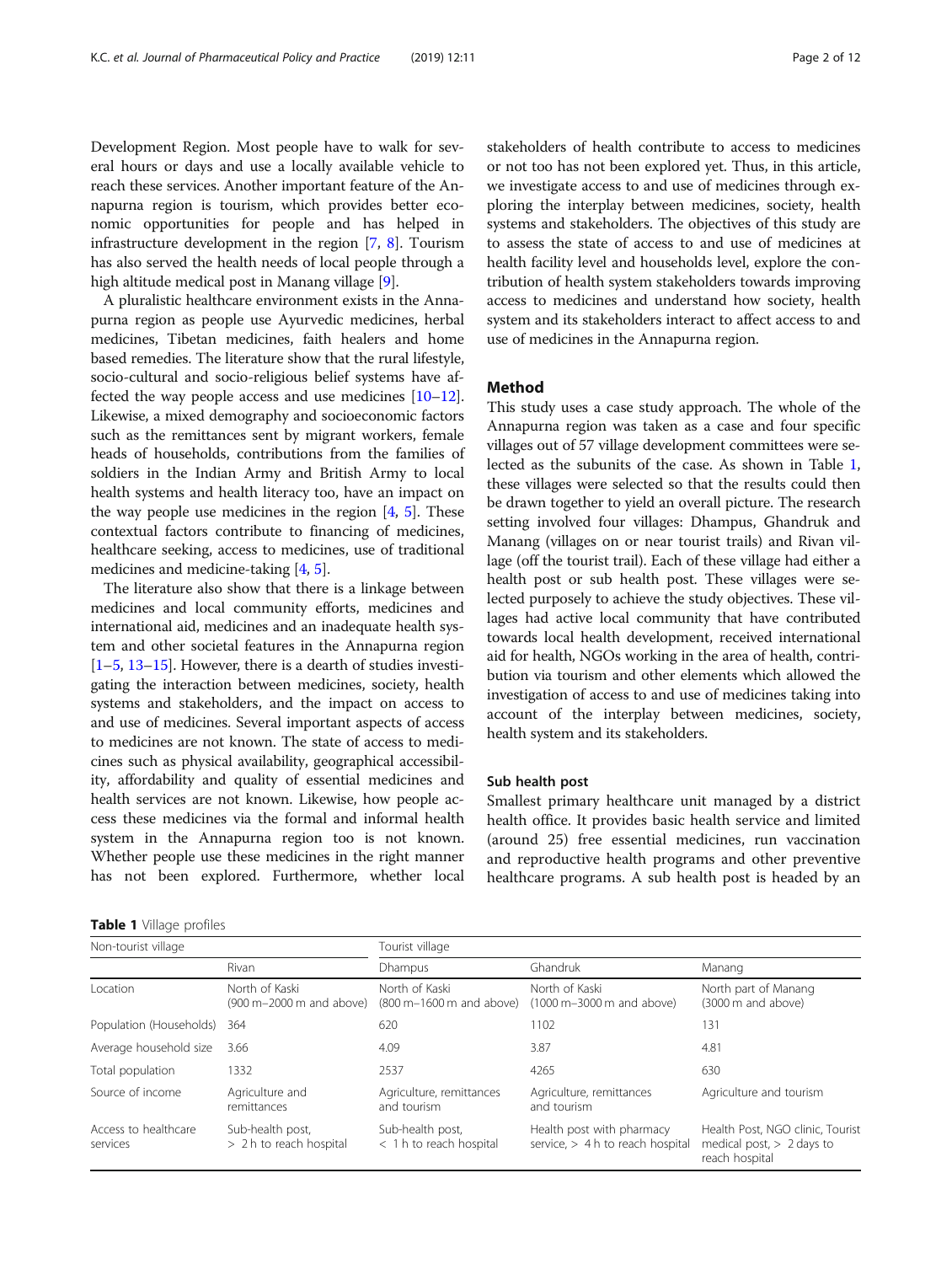auxiliary health worker and two other staff: a village health worker and office helper.

#### Health post

Health posts are a level above sub health post and provides basic healthcare and around 30 free essential medicines, run vaccination and reproductive healthcare programs and other preventive health programs. A health post is run by a senior auxiliary health worker, an auxiliary midwife nurse, village health worker and an office helper.

The sub health post and health post remains open from 10:00 am to 3:00 pm and are managed by local health facility managed committees while resources for health care and staff salaries are paid by the government via the respective district health offices. All local people can access the health post and sub health post and all services and medicines are provided free of the cost.

To explore access to and use of medicines and its linkage with health system and society health facility based surveys, households based semi-structured interviews, and key informant interviews with stakeholders of health were carried out in each of these four villages.

1. Health facility based study on access to medicines:

The access to medicines health facility based study form was adapted from the WHO operational guide for level II study (Additional file [1,](#page-9-0) The WHO level II study uses systematic health facility and household based surveys to measure access to and rational use of medicines [[16\]](#page-10-0). The WHO level II indicators mainly measure a) access, by examining the availability and affordability of essential medicines (in the public sector and for the poor), b) quality, by examining the presence of expired medicines on pharmacy shelves, how medicines are handled and how well are they conserved in health facilities, and c) rational use, by examining prescribing and dispensing pattern and whether strategies such as the Standard Treatment Guidelines (STGs) and Essential Medicines Lists (EMLs)] [[16](#page-10-0)] are implemented or not.] [[16](#page-10-0)]. The health facility based access to medicines study tool was finalised following a pilot study and included three parts (Additional file [1:](#page-9-0) Appendix I: a) interview with health post incharge (person in charge of the health post) on state of access to medicines; b) health facility survey covering various dimension of access and c) exit interviews with health service users and collection of information on medicines prescribed and dispensed.

The health facility based study on access to medicines was carried out in two phases, phase I in January–April 2014 and phase II in November–December 2014 to capture the medicines access situation in different fiscal quarters of the Nepal government. The study was conducted in Dhampus Sub-Health Post, Rivan Sub-Health Post,

Ghandruk Community Health Post and Tangki-Manang Health Post. Data collection was carried out by the researcher and a research assistant.

2. Semi-structured interviews on households' medicines use:

Following the health facility based study on access to medicines semi-structured interviews was carried with households in the respective four villages.

A semi-structured interview schedule was developed based on a literature review of social issues in medicines use in Nepal and adapting the WHO operational guide for level II study (Additional file [1:](#page-9-0) Appendix II). It was finalised following a pilot study in a village similar to the research site. The semi-structured interview schedule covered: sociodemographic profile of households, how they access medicines from different sources, what problem do they face in accessing medicines for both general use and chronic health problems, how they use medicines in households, usage of traditional medicine, and state of Dalit's access to medicines.

#### Sampling of the study population

The Nepal Population and Housing Census 2011 was used to obtain information on the population and the total number of households in Dhampus, Rivan, Ghandruk and Manang Village Development Committee (VDCs). Based on the response during the household interviews and the type/range of answers for interview questions in the pilot study, data saturation was achieved after six to nine interviews. Thus, a sample target to cover more than 5% of the households from a village by including households from all the nine wards of a village was set. However, the final number of households interviewed was adjusted based on the actual interview responses and the location of Dalit households in that village.

Ward is the smallest unit of each village. From each ward households were selected randomly from different households' clusters. However, if any ward contain Dalit households cluster then households were selected from those Dalit households cluster to include Dalit households. At least six Dalit households were selected and interviewed from each village as data saturation was achieved around six households. A few more Dalit households were included if any village contain bigger Dalit population.

Semi-structured interview with households were carried by the researcher and research assistant in Nepal language. The interviews with households were carried out in their respective houses. Interview transcript were hand written in Nepali language and later on translated into English. The response to each question was read back to the household member to confirm their response. Each households interview lasted for 30 min.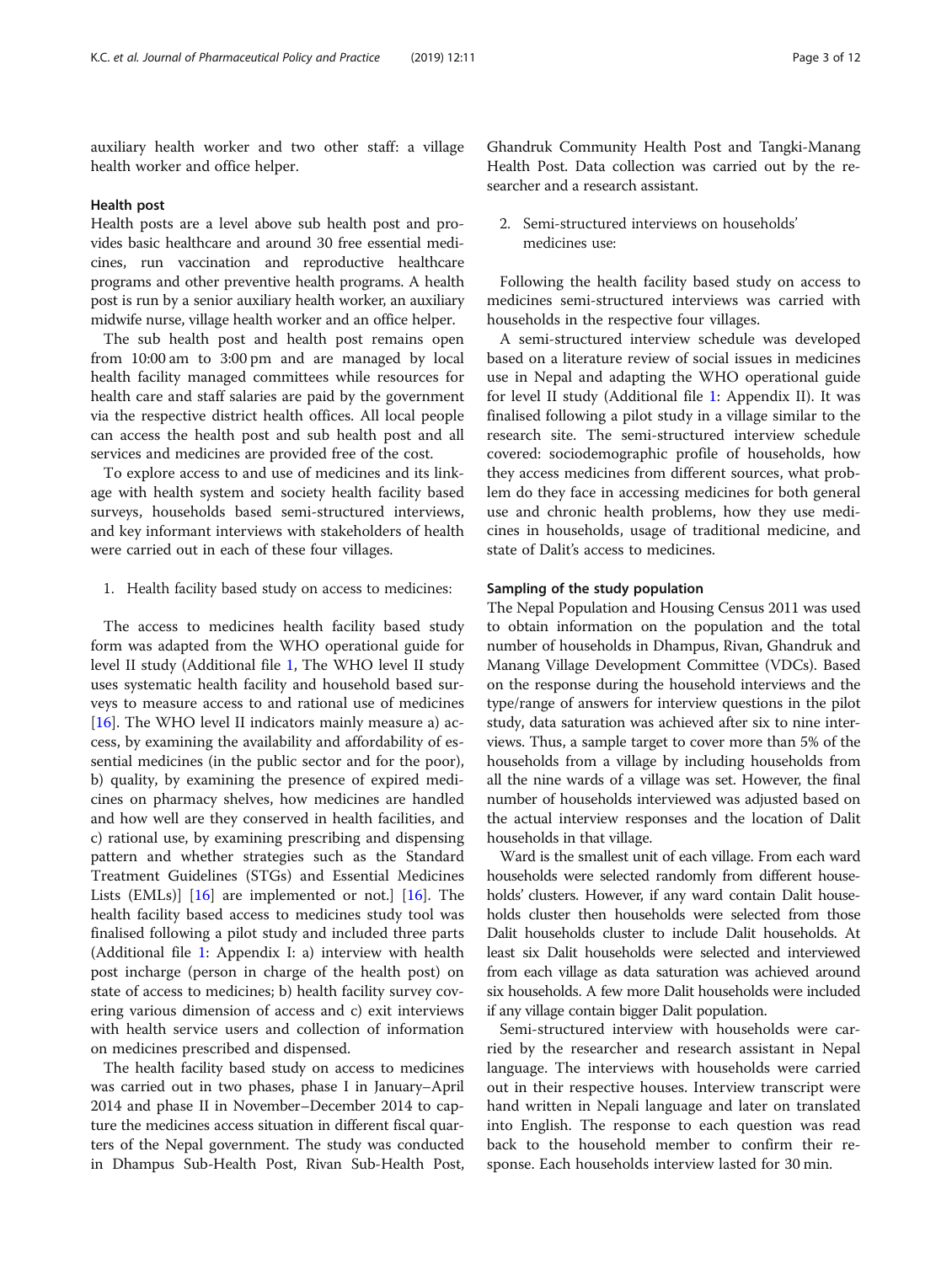Data collection period: The data collection was carried out from January–April 2014. A total of 134 households (134 houses) (Dhampus - 31 households, Rivan - 30 households, Ghandruk - 55 households and Manang - 18 households) were interviewed in the study.

3. Key informant interviews with various stakeholders in public health:

To know different stakeholders' perspective on access to medicines, key informants were identified and interviewed from the study region. Key informants identified were members of village development committee, members of health facility management committee, members of female community health volunteer, government health workers and any other community members and staff of NGOs/INGOs involved in public health project.

A key informant interviews schedule was developed following an extensive document analysis and literature review, and a reconnaissance visit of the study site. We looked at documents from the WHO, Ministry of Health Nepal and reports from different NGOs/INGOs working in the area of healthcare delivery in Nepal.

The interviews were qualitative and in-depth, each interview lasting about one hour. The interviews were carried out in a flexible interview process, where topics were dealt with as they came up rather than following a fixed order, and so allowed the interviewees to express his/her view in a flexible and coherent manner. Different interview guides (see Additional file [1](#page-9-0): Appendix III) were used depending on who the informant represented (community, government and NGO/INGO/humanitarian aid agency/faith based Organization).

#### Data collection

Data collection was carried out in two phases: phase I in January–April 2014 and phase II in November–December 2014. The key informants interview was carried out in their office. Fifteen key informants were interviewed. Some of the interviews were audio recorded while some were hand written as some of the interviewees decline the interviews to be audio recorded.

#### Data analysis

The Nepali language transcript of the interviews from health facility, households and key informants were translated into English by the researcher who is a native Nepali speaker fluent in both English and Nepali. In addition, the Nepali to English language translation was reviewed and verified by professional translator during the process of writing the PhD monograph and the same information has been used in this manuscript.

The health facility based study contained both quantitative and qualitative data. Both the quantitative and short

qualitative data were entered into separate sheets in Excel®. These data were entered into xls file as it would allow for those information to be categorized under different heading and subheading and analysed later on. The quantitative information about access to medicines (from both health facility observation and health service users interview) was analysed using simple descriptive statistics such as frequency and average. This was presented as a percentage to reflect various indicators of access viz. availability, accessibility (geographical), affordability (loss of pay due to illness) and acceptability, appropriate provisions of medicines storage and handling, and rational use of drugs (use of medicines in accordance with the patient's clinical need, and in the right dose, frequency and duration, and at a cost that is affordable to the patient).

The qualitative information from both the health facility based study and semi-structured household interviews was analysed using a basic thematic analysis. The final result was presented as categories/themes that reflected the interview.

The transcript from the key informant interviews was imported into the software QSR NVivo 10 for content coding and analysis. The interviews were analysed as per the themes and the final result was presented as categories that reflected the key informants' interviews.

## Results

The section first covers access to medicines in relation to the Nepalese health system. It then gives an account of the overall state of essential medicines in the Annapurna region and lastly the bigger picture regarding medicines, society, the Nepalese health system and their interconnectedness.

# Public health system in the Annapurna region and access to medicines

#### Households' characteristics and medicines use

The majority (58%) of the households in the studied villages of the Annapurna region were headed by females. Most (72%) of the household heads had either not finished school level education or not undertaken any formal education. The main sources of household income in three villages (Rivan, Dhampus and Ghandruk) were a combination of remittances and agriculture (40%). However, in Manang village the biggest source of income was the combination of business and agriculture (44%).

The overall state of access to basic medicines in the studied villages Annapurna region was good as indicated by high availability, no expired medicines, few stock-out days, free medicines and better geographical accessibility for the majority of health service users (Table [2](#page-4-0)). However, the majority of health service users expressed dissatisfaction with the quality of medicines and health services, and the limited number of medicines, and it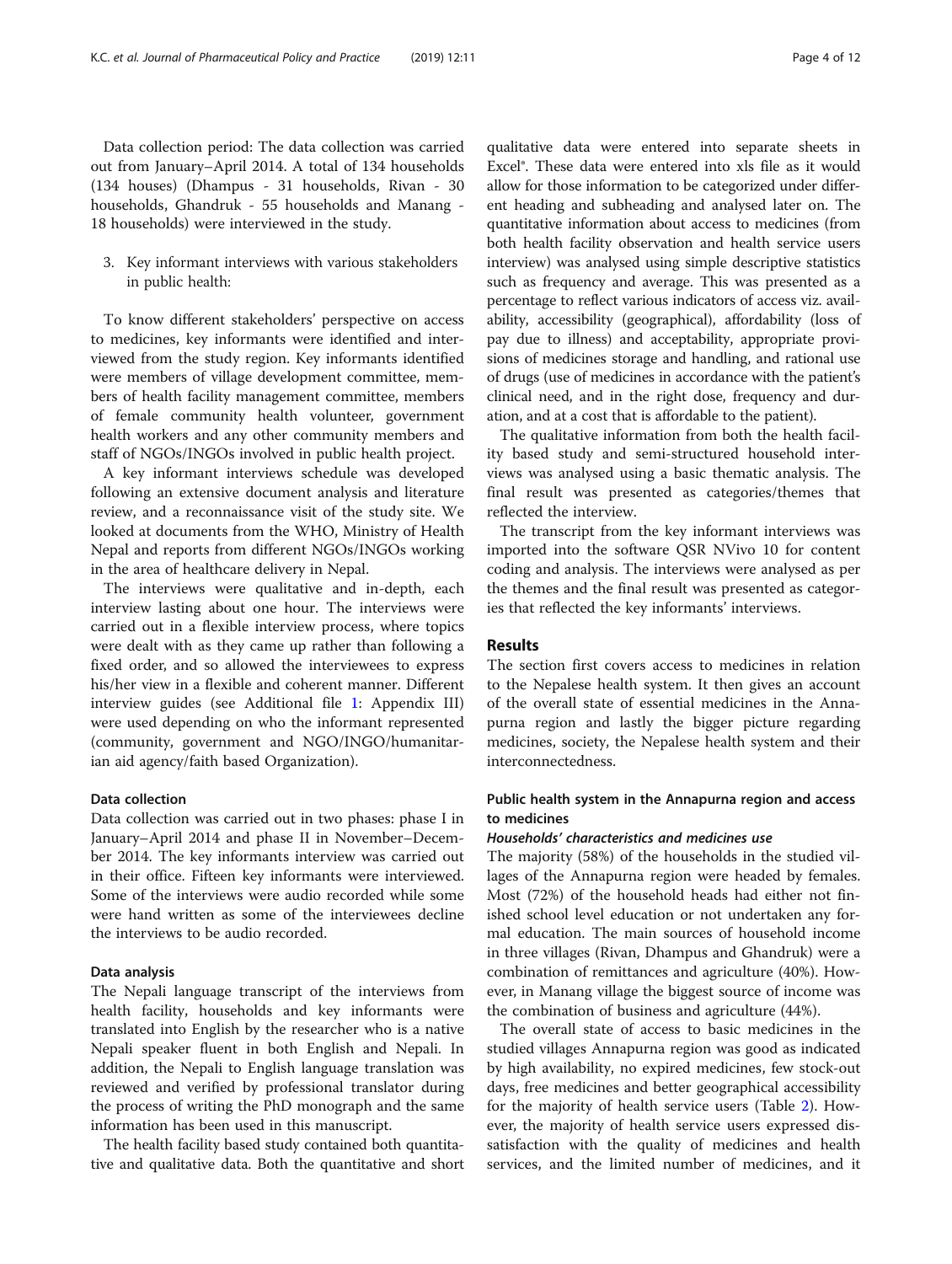<span id="page-4-0"></span>Table 2 Access to and rational use of medicines

| Parameters                                                                            | Results   |                 |  |
|---------------------------------------------------------------------------------------|-----------|-----------------|--|
| Physical availability ( $N = 19$ tracer medicines)                                    | 93%       |                 |  |
| Presence of expired medicines                                                         | 0%        |                 |  |
| Stock-out of medicines (in last 6 months to 1 year period)                            | 1.04 days |                 |  |
| People living at a distance of less than one hour<br>from the health facility         | 67%       |                 |  |
| Waiting time for health services users in health facility                             |           |                 |  |
| Less than 30 min                                                                      | 100%      |                 |  |
| More than 30 min                                                                      | 0%        |                 |  |
| Affordability (basic medicines were available for free)                               |           |                 |  |
| Number of days of work missed due to illness                                          | 2 days    |                 |  |
| Loss of pay due to illness                                                            |           | <b>USD 5.42</b> |  |
| Acceptability                                                                         |           |                 |  |
| Satisfaction with the recent health post visit                                        |           | No.             |  |
|                                                                                       | 54%       | 46%             |  |
| Satisfaction with the medicines                                                       | 21%       | 79%             |  |
| Average number of medicines per prescription                                          | 1.55      |                 |  |
| Percentage of medicines adequately labelled                                           | 9%        |                 |  |
| Percentage of prescription with antibiotics                                           | 39%       |                 |  |
| Percentage of health service users who knew<br>how to use medicines dispensed to them | 96%       |                 |  |

was consistent throughout all the studied villages. Nevertheless, there were some variability in access to medicines across the villages. As shown in Table 3 below, Ghandruk health post had 3.13 days of stock-out of medicine while Manang health post had no proper log book of medicines availability over last six months. Likewise, health service users at Rivan village had highest loss of pay of USD 7.35.

Dalit health service users said they did not face any difficulties in accessing health services and medicines. Furthermore, the Dalit households' members in all of the studied villages said that they do not have problem in accessing health services and medicines from health facilities because of their sociocultural background. They said that the healthcare providers' treat them good. However, the Dalits had problem with quality and coverage of health services and medicines supplied by the government health facilities and the need to buy medicines from private drug retailer. Nevertheless, health services users and households from non-Dalit group also had these problems regarding quality and coverage of health services and medicines.

We do not have any problem in accessing health service and medicines from health post … But, sometime we do not get medicines we want at the health post … [so] we have to buy medicines from the private drug retailer in the next village. (Dalit household member Rivan village #5)

| <b>Table 3</b> Access to medicines situation in individual villages |                                                                            |                 |              |  |
|---------------------------------------------------------------------|----------------------------------------------------------------------------|-----------------|--------------|--|
| Dhampus SHP                                                         | Ghandruk HP                                                                | Manang HP       | Rivan SHP    |  |
| Physical availability ( $N = 19$ tracer medicines)                  |                                                                            |                 |              |  |
| 100%                                                                | 89%                                                                        | 82%             | 100%         |  |
| Presence of expired medicines                                       |                                                                            |                 |              |  |
| 0%                                                                  | 0%                                                                         | 0%              | 0%           |  |
| Stock-out of medicines (in last 6 months to 1 year period)          |                                                                            |                 |              |  |
| 0 days                                                              | 3.13 days                                                                  | NA              | 0 days       |  |
|                                                                     | People living at a distance of less than one hour from the health facility |                 |              |  |
| 59%                                                                 | 53%                                                                        | 100%            | 56%          |  |
|                                                                     | Waiting time for health services users in health facility                  |                 |              |  |
| Less than 30 min                                                    |                                                                            |                 |              |  |
| 100%                                                                | 100%                                                                       | 100%            | 100%         |  |
|                                                                     | Affordability (basic medicines were available for free)                    |                 |              |  |
|                                                                     | Number of days of work missed due to illness                               |                 |              |  |
| $1.23$ days                                                         | 1.42 days                                                                  | 1.5 days        | 2 days       |  |
| Loss of pay due to illness                                          |                                                                            |                 |              |  |
| <b>USD 4.39</b>                                                     | <b>USD 4.59</b>                                                            | <b>USD 5.35</b> | USD7.35      |  |
| Acceptability                                                       |                                                                            |                 |              |  |
|                                                                     | Satisfaction with the recent health post visit                             |                 |              |  |
| Yes $=53%$                                                          | Yes $=95%$                                                                 | Yes $=0%$       | Yes $=69%$   |  |
| $No = 47\%$                                                         | $No = 5\%$                                                                 | $No = 100\%$    | $No = 31%$   |  |
|                                                                     | Satisfaction with the quality of medicines                                 |                 |              |  |
| Yes $=29\%$                                                         | Yes $=37%$                                                                 | Yes $=0\%$      | $Yes = 20\%$ |  |
| $No = 71%$                                                          | $No = 63%$                                                                 | $No = 100\%$    | $No = 80%$   |  |
| Average number of medicines per prescription                        |                                                                            |                 |              |  |
| 1.58                                                                | 1.47                                                                       | 1.5             | 1.68         |  |
|                                                                     | Percentage of medicines adequately labelled                                |                 |              |  |
| 24%                                                                 | 0%                                                                         | 0%              | 13%          |  |
|                                                                     | Percentage of prescription with antibiotics                                |                 |              |  |
| 41%                                                                 | 32%                                                                        | 50%             | 32%          |  |
| medicines dispensed to them                                         | Percentage of health service users who knew how to use                     |                 |              |  |

As shown in Table 2, there were some problems with the rational use of medicines, such as 39% of the prescription containing antibiotics, only 9% of the medicines being adequately labelled (a medicine is considered adequately labelled if it contained complete information about the patient, the dosage, frequency and duration of medicine, instruction on how to take the medicine and how to store it) none of the health facilities having STGs and EMLs (Table [4\)](#page-5-0). Again, there were variation within villages. As shown in Table [4](#page-5-0), antibiotics per prescription was higher in health posts of Dhampus and Manang village, and labelling of medicines was relatively better at Dhampus sub health post. However, none of the health services users were prescribed injections and 96% of the

94% 95% 100% 94%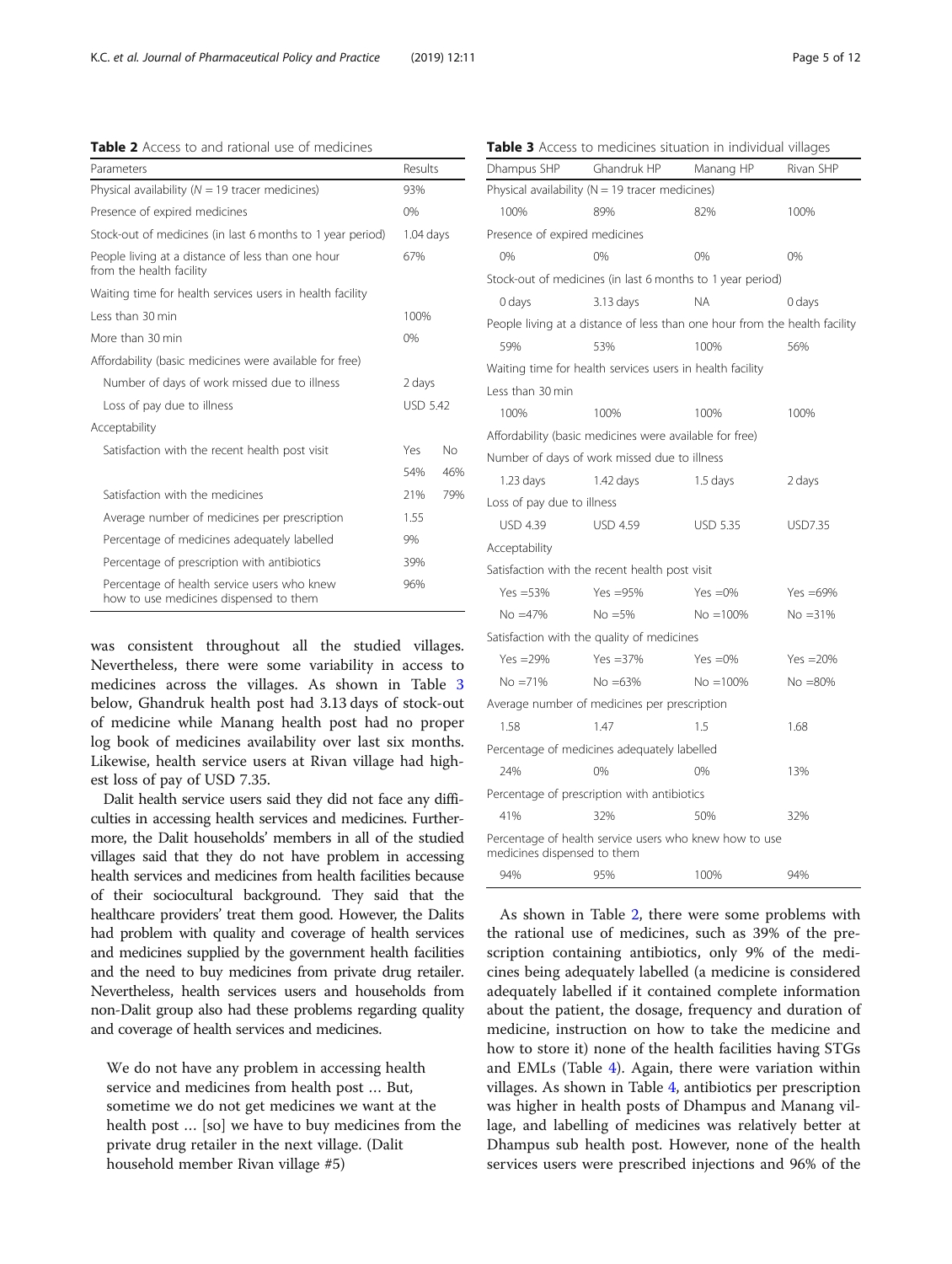| Stakeholders             | Contributions                                                                                    | Problems and Issues                                                                                 |  |
|--------------------------|--------------------------------------------------------------------------------------------------|-----------------------------------------------------------------------------------------------------|--|
| Local community          | Provided administrative and managerial support via<br>the health facility management committee   | No such support in Rivan village due to lack of resources<br>with the village development committee |  |
|                          | Supported health post on infrastructure development,<br>equipment and programs                   |                                                                                                     |  |
|                          | Supported delivery of medicines and health services<br>via the female community health volunteer |                                                                                                     |  |
| NGOs and INGOs           | Supported public health project and pharmacy services                                            | Lack of coordination among NGOs and INGOs and with<br>the health system                             |  |
|                          | Directly provided medicines and health service via<br>missionary hospitals                       | Decline in international funding and sustainability issue                                           |  |
|                          | Provided much needed secondary care, long term<br>preventive health and rehabilitation support   | logistics and bureaucratic problems in implementing<br>projects                                     |  |
| Tourism                  | Direct support for essential medicines and health services<br>via donations and health camps     | Medicines and health use by tourists affect local people's<br>medicine taking behaviour             |  |
|                          | Infrastructure support                                                                           |                                                                                                     |  |
|                          | Indirect support by providing income via tourism business                                        |                                                                                                     |  |
| Government Health System | Provided limited free medicines and basic healthcare                                             |                                                                                                     |  |
|                          | Provided vaccination, reproductive health services<br>and preventive healthcare programs         | Problem with quality and limited number of<br>free essential medicines.                             |  |

<span id="page-5-0"></span>Table 4 Stakeholders in health and access to medicines

users knew how to use the medicines dispensed to them. Also, only 62% of criteria for adequate handling and conservation condition of medicines was met by the dispensing room with 59% of the criteria being met by the storage room. It was worst in the case of Rivan Sub-Health Post where only 12.5% of the criteria were met by the storage room.

#### Quality of product and services

The quality and adequacy of health services and medicines were perceived to be the main problems and the central concern in all villages. During both health facilities based interviews and household based interviews health service users expressed dissatisfaction with the quality and the limited number of free medicines available from government health facilities. People said that the free medicines are not of good quality, not powerful enough to treat their illness and that the free medicines available from government health facilities did not work for them. Some even said that they were like "mud" i.e. with no effect.

We are happy that government has provided essential medicines for free but the medicines are not of good quality … only a limited number of medicines are provided by health post. So I think that government should provide good quality medicines … [and] increase the number of medicines. (Dalit household member Dhampus #5)

Health service users and households also said that the free medicines provided by the government are too few and do not meet their medicines needs. They said that

they have to buy medicines from the private sector, paying a high price for medicines that compromised their monthly budget for essential goods.

We do not have any problem in accessing health service and medicines from health post … But, sometime we do not get medicines we want at the health post … [so] we have to buy medicines from the private drug retailer in the next village. (Health service users Rivan village #11)

Most households and health service users in Dhampus, Rivan and Manang said that they preferred and used private health facilities for medicines and health services. However, in Ghandruk village health service users said that they preferred and used the government health post. Ghandruk health post was running a community managed pharmacy in the health post where people could buy approximately 100 different essential medicines (compared to the 25 available in the other villages).

Inappropriate handling and use of medicines was the problem with majority of households of the studied village of Annapurna region. For example, people cut their treatment short as they could not buy medicines for the full duration of treatment, they took allopathic medicines together with medicines from other medical traditions, they believed antibiotics were powerful medicines and they also believed that taking more medicines means more side effects. Likewise, non-adherence with medicines instructions was also found in majority of the households. This non-adherence was found especially with antibiotics, medicines requiring multiple-daily dosing and medicines that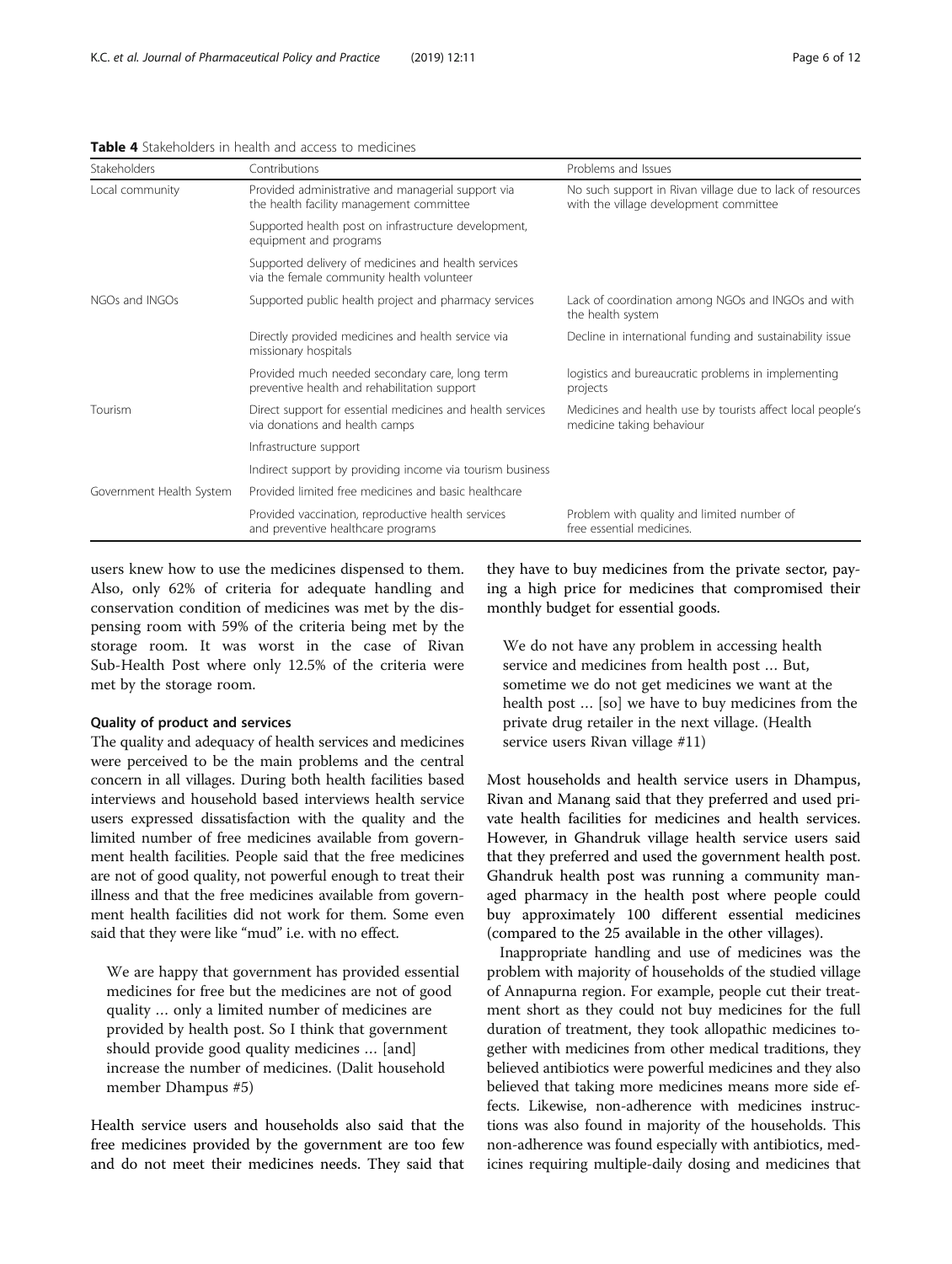were given for a longer duration. Consuming medicines without checking the expiry date was also found in the households.

The reasons behind non-adherence were work burden, forgetfulness, inconvenience of multiple-daily dosing, side effects of certain medicines and prior experiences of not complying with medicines' schedules.

Oh! Medicines taking is such a problem for me that [it's such a big problem for me] I cannot say … When medicines are given for three or more times a day for longer period of time like 1 week … I follow the exact schedule for the first few days … then, as my health condition improves … I start working in field and I forget to take some dose of medicines … I usually forget to take mid-day dose of medicines. Sometime when I have to work in field I skip the day time dose of the medicines. (Household member Rivan village #3)

Medicines, both currently used in the households and those kept for future use, were inappropriately labelled and stored within children's reach. These included antibiotics.

Households in the Annapurna region were using medicines from various systems of medicine. More than half of the households said that they use various types of medicines such as Ayurvedic medicines, herbal medicines, faith healers, and Tibetan (Amchi) medicine, along with allopathic medicines. Some 12% of households were using a variety of these medicines during the time of the study. Anti-gastric powder (for hyperacidity), Ayurvedic massage oil (for joint pain), hair oil (for hair loss), Chiraito syrup (for diabetes), Bojho rhizome (for sore throat) and Sancho (for body ache, common cold) were some of those commonly used. In some 50% of the medicines the dose, duration and method of administration were not known and 43% were used together with some form of allopathic medicines.

# Medicines used for chronic health problems in households

Forty-two percent of the households in the studied village of Annapurna region had members with chronic health problems such as diabetes, hypertension, gastrointestinal problems (gastritis and hyperacidity) neuromuscular problem, and asthma. Eighty-two percent of the households with members who had chronic health problems were taking medicines while the remainder were not as they could not afford the treatment cost. Eighty-five percent of the households relied on out-of-pocket financing to buy medicines for these chronic health problems. Some 15% of households used alternative sources for buying medicines for chronic health problems such as free medicines from aid funded NGO clinics, veteran healthcare beneficiary services for the Indian and the British Army veterans and their dependents, and free medicines distributed from the government.

# Sources of medicines and financing

Households in the studied villages of the Annapurna region obtained/bought various medicines such as Ayurvedic medicines, Tibetan medicines and herbal medicines from several outlets in the Pokhara Valley. They accessed faith healers and home-based remedies through social networks and in an informal setting at the community and household level.

Regarding allopathic medicines, people in Dhampus and Rivan villages were able to get some twenty-five essential medicines (none for chronic diseases) from the local sub-health post and people in Ghandruk and Manang were able to get thirty essential medicines from local health post. Alternative resources such as a community-managed pharmacy was available in Ghandruk village, and an NGO clinic and tourist health facility were available in Manang where people could get a wide range of medicines. Households in all the four villages obtained the rest of the medicines they needed, including medicines for chronic health problems, from private drug shops and hospital pharmacies which were located in market towns at a distance of more than one hour or in Pokhara city located at a distance of more than two hours. People have to both walk and pay to use a locally available vehicle to reach these places. Households in the Annapurna region, therefore, financed health services and medicines through various methods such as the government free health services and medicines, free and subsidised health services and medicines provided by health aid agencies such as NGO clinics, missionary hospitals, and frequently through out-of-pocket payment.

# Stakeholders and the relationships between medicines and society

The public health system, local community, NGOs and tourism were four significant stakeholders involved in access to healthcare and medicines. The local community, NGOs and tourism sector interacted with society and health system at different levels in the process.

The local community financially supported health post construction and equipment for Dhampus sub-health post. Similarly, the local community together with a local NGO helped Ghandruk community health post to run a pharmacy, set up a laboratory and hire extra healthcare workers for public health projects. The local communities in all four villages provided administrative and managerial support to their health post through management committees. The Female Community Health Volunteers (FCHVs), who come from the local community, were directly involved in the delivery of reproductive health services, mass drug administration of albendazole and diethylcarbamazine, routine immunisation and Vitamin A distribution for children, basic medicines through village health clinics and other public health projects.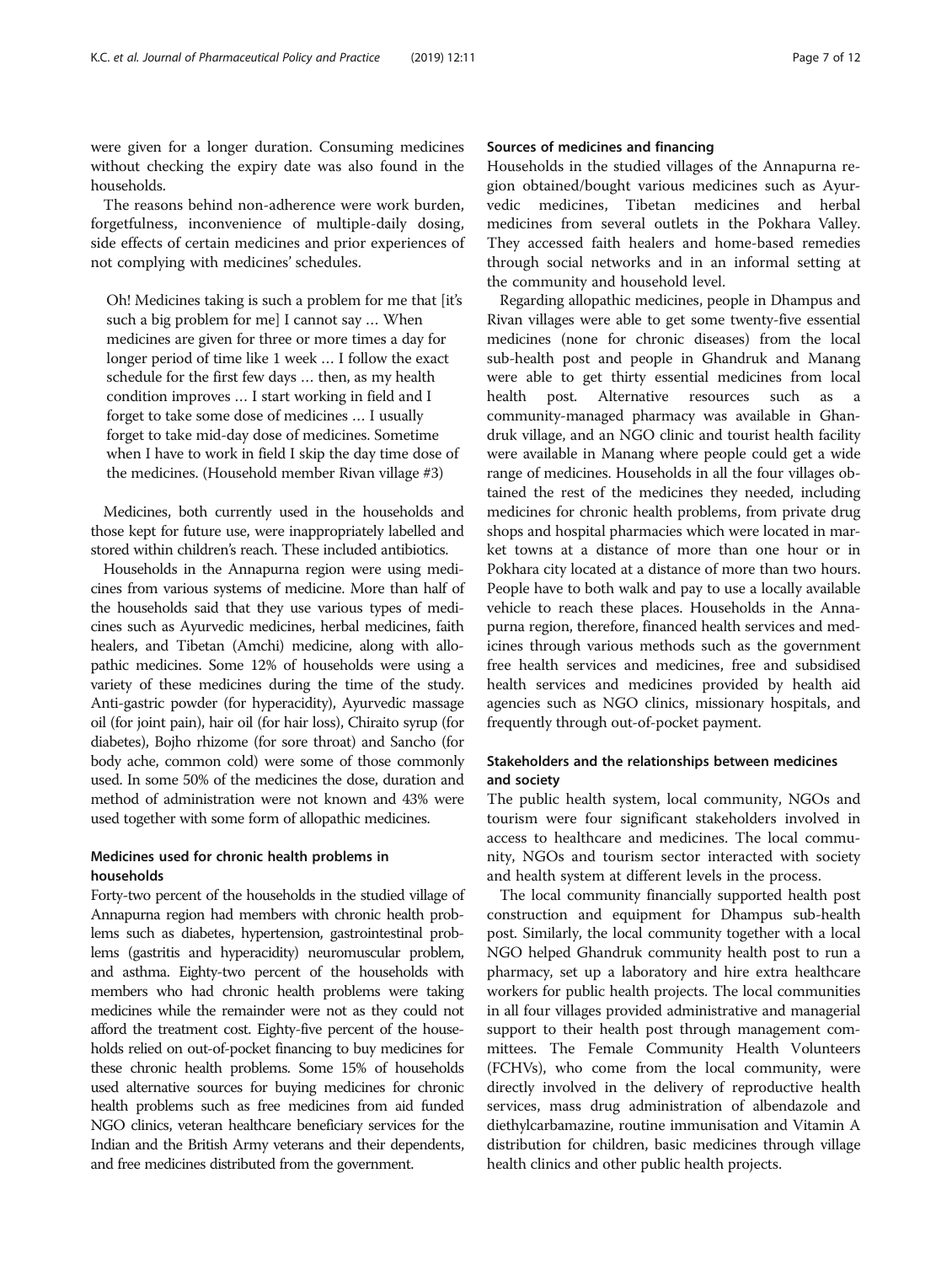… It all goes to the continued effort of FCHVs to educate people about the importance of health issues that people now are quite supportive towards public health activities. They support and participate actively in programmes like Vitamin A campaign, immunisation campaign, albendazole medication campaign etc. But I agree that there is still some work [more work] to do towards improving utilisation of family planning services. (FCHV Ghandruk #1)

However, there was no significant contribution from the local community in Rivan village in terms of donations and other support for the health post. Furthermore, the local community in Rivan did not have any economic resources such as local funds, donations from local people and tourists, and international funding that were available in tourist villages.

An NGO funded by Australian donors supported a public health project and pharmacy services in Ghandruk village. International aid-funded NGO clinics also provided free health services and medicines in Manang village. However, key informants also talked about issues with health aid agencies such as lack of coordination with the government, a decline in international funding, sustainability concerns, and logistics and bureaucratic problems in delivering health services in the villages of the Annapurna region.

So far as finance part is concerned we are finding it hard to keep of the cost … The hospital and leprosy program is always struggling for funding. The increasing cost and patient influx … has increased our cost and our financial reports suggests that we have to generate some income locally to survive the hospital and manage the overall expenses … We are also collaborating with international donors and trying to get some funds but it will be a slow process.

(Staff from an INGO #1)

Tourism provided much-needed healthcare and medicines for local people in Manang through a high altitude medical aid post. Tourists also donated medicines and equipment to some of the health facilities of the Annapurna region and carried out health camps occasionally in some villages.

Tourism business provided income opportunities for households in Ghandruk, Rivan, Manang and several other villages of the Annapurna region and enabled people to access healthcare and other services in the private sector. However, health camps and medicines used and donated by tourists also affected the way local people used healthcare and medicines. Households visited their local health facility demanding a certain type of medicine such as analgesic gels, antibiotic powder, medicated patches and many other dosage forms which they got from tourists during health camps.

The government's free basic healthcare programme provided limited free medicines and health services to the villages of the Annapurna region via a health post, sub-health post and primary healthcare centre. Moreover, the government also had programmes such as village health clinics and a telemedicine service. However, the key informants from the local community said that there were serious problems with the quality and coverage of public health services and medicines in their village, in the Annapurna region. They said that the government should improve the quality and coverage of health services and medicines, and should upgrade government health facilities so that people can get good primary healthcare services at the village level.

### **Discussion**

The overall state of access to medicines in the studied villages of the Annapurna region was good in comparison to a Nepalese study (2014) in Kathmandu, Banke and Bardia districts which reported 50–77% availability and 30% stock out of medicines, and international studies in Kenya (2009) with 46 days stock-out of medicines and in Jamaica (2010) with 90 days stock-out of medicines and unaffordable medicines prices [[17](#page-10-0)–[19\]](#page-10-0). However, availability and stock out of medicines in the studied villages of Annapurna region was comparable to other places of Nepal when compared to a study from Adhikari et al. carried out in 2014 which reported 92.44% availability and 0.324 days of stock-out of medicines [\[15\]](#page-10-0). Study from Adhikari et al. included both primary healthcare facilities and private drug retailers and was carried out in all three geographical region of Nepal the mountains, hills and plains while our study was carried out in the hills and mountain region only and did not included primary health care facilities and private drug retailers due to their absence in the studied villages [\[15\]](#page-10-0). This improvement could be due to both better logistics provision (better physical infrastructure of health facilities, good walking trails, access to porters and mules to carry goods and additional financial support from VDCs) in the Annapurna region because of sustainable tourism and local development initiatives, and improvement in the delivery of free basic healthcare services over the years since their inception in 2007 [\[8,](#page-10-0) [17](#page-10-0)]. Furthermore, the finding that Dalits did not appear to face discrimination in accessing health services and medicines shows signs of improving access. Whether this is the case throughout the region is not known, but the improvement in Dalits' access may be due to better socioeconomic conditions of the villagers (because of tourism business, remittances and access to education), targeted government programmes for Dalits and the better demographic profile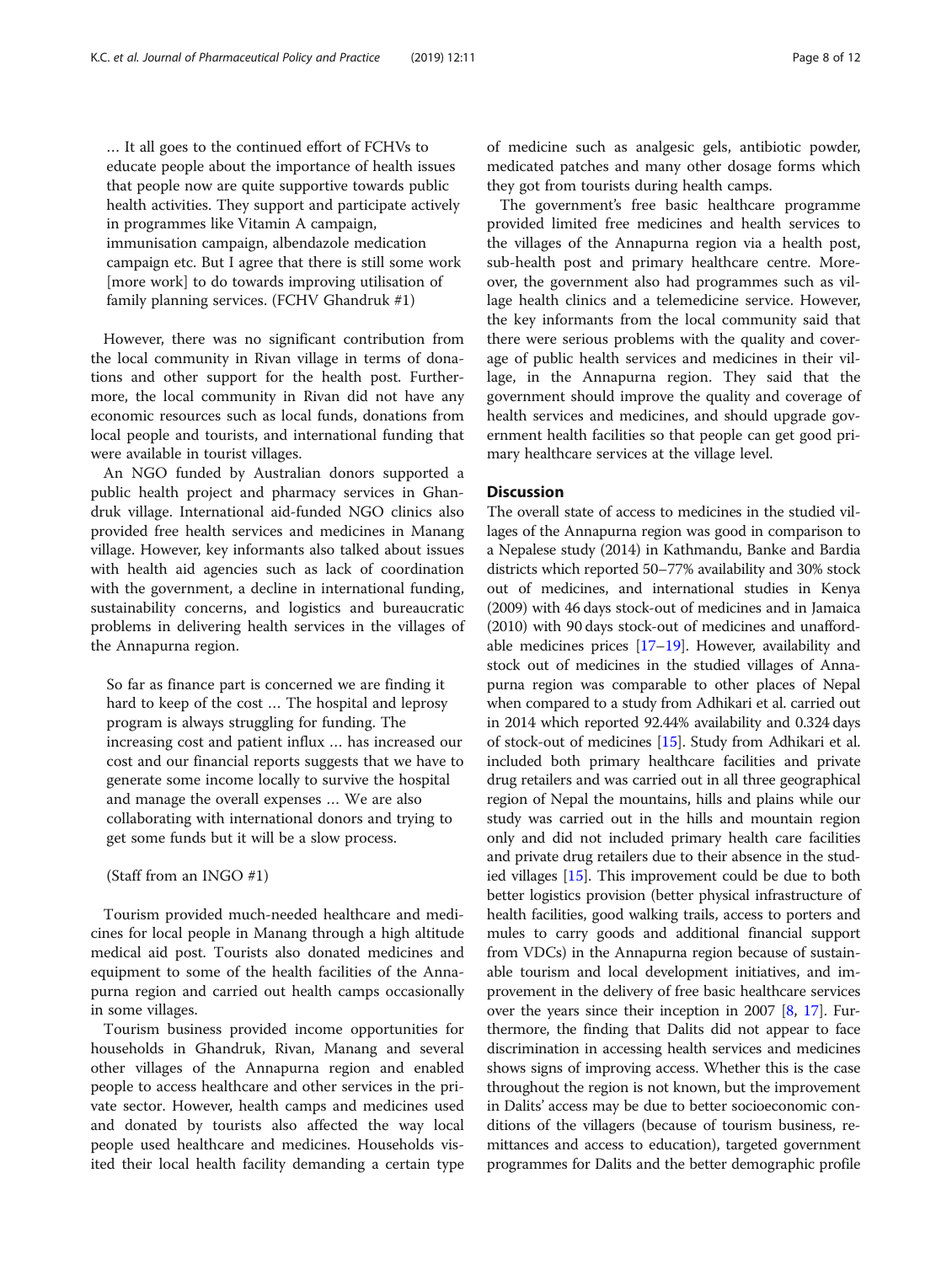of Dalits in villages as non-Dalits continue to migrate to urban areas [[2,](#page-10-0) [19](#page-10-0)].

Appropriate use of medicines in the public health facilities of the studied villages of Annapurna region was better with no injection use at health post and sub-health post level and a lower level of antibiotics prescribing compared to previous studies from Nepal [[14](#page-10-0), [20](#page-10-0)]. This may be due to things like households' preference and use of private health facilities for serious illness which might require antibiotics and injections, the limited number of medicines available at government health facilities (including very few antibiotics and injections), but also importantly improving awareness among Primary Health Care (PHC) workers regarding antibiotics and injection use due to the Ministry of Health's campaigns. However, inadequate labelling and dispensing of medicines, deficient storage and handling of medicines, and the lack of Standard Treatment Guidelines and an Essential Medicines List shows that further improvement in medicines use standards are needed. The inappropriate handling and use of medicines noted in this study were similar to the findings of the studies carried out in India, Kenya and Jamaica [\[18,](#page-10-0) [19,](#page-10-0) [21\]](#page-10-0). This may be because of the similar demographic and socioeconomic characteristics of the households in these countries such as rural locations, the majority of household heads lacking formal education or not completing school level education, poverty and poor social infrastructure [\[18,](#page-10-0) [19,](#page-10-0) [21](#page-10-0)].

The majority of the health service users were unsatisfied with the quality of medicines and health services, and the limited number of medicines and it was worst in the case of Manang village which was located in the most remote place and Rivan village which is a non-tourist village lacking access to alternative resources. A study by Patel et al. also showed that South African consumers considered that both generic medicines and state supplied free essential medicines were of poor quality and treated them with suspicion [\[22](#page-10-0)]. The expressed concern in the Annapurna region about the poor quality of medicines from public health facilities might have several complex reasons such as the substandard medicines as evident from previous cases in Nepal of substandard iron capsules and misoprostol tablets being distributed, people's perception about free medicines that they are not of good quality, poor logistics and infrastructure hampering medicines' quality during storage and distribution [[23,](#page-10-0) [24\]](#page-10-0). A study by Ferrario et al., highlights the role of regulatory affairs affecting the availability of quality medicines in Moldova and it might have a role in Nepal case as better pharmaceutical regulatory ecosystem favours the manufacturing and procurement of quality essential medicines [\[25](#page-10-0)]. Further lab based analytical studies on the quality of free medicines are required to know more about the quality of free essential medicines in Nepal. Though the availability

of basic medicines was good, the total number of medicines available at the health post and sub-health post was less because these facilities were provided with only 18 and 25% of the essential medicines list  $(N = 139 \text{ med} - 12)$ icines essential medicines for primary healthcare level) that were meant to be used at primary healthcare level. The total number of medicines available at the primary healthcare level in Nepal was much smaller than the range of essential medicines available at PHC level in Sri Lanka [\[26](#page-10-0), [27\]](#page-10-0). There is, therefore, a need to improve both the quality and coverage of medicines and improve service delivery in public health facilities.

Inappropriate handling and use of medicines and non-adherence with medicines instructions were major issues for villagers in the studied villages of Annapurna region. These problems were rooted in socio-economic factors, socio-cultural practices and geography. A study by Heydon with Sherpa of the Mt. Everest region of Nepal also shows that cultural practices related to health prevention and people's perception regarding efficacy and appropriateness of medicines are important factors when taking medicines [[12](#page-10-0)]. Studies from countries such as Ghana, Jamaica, Uganda and India have also reported inappropriate handling and use of medicines by households [\[19](#page-10-0), [28](#page-10-0)–[30](#page-10-0)]. However, in Ghana's case non-adherence was not related to affordability but was related to inappropriate treatment practices among prescribers while in Uganda's case it was related to unaffordable treatment and low availability of medicines [[28,](#page-10-0) [29](#page-10-0)].

Evidence from the Annapurna region showed that elements like tourism have sociocultural effect on healthcare seeking practice and medicine taking behaviour of local people. The health aid and health camps provided by tourists were helping the local people with medicines and healthcare. However, it was also affecting the local people's perception and practice regarding healthcare and medicines. For example, the local people demanded certain type of medicines such as ointments, creams, capsules and antibiotics from the local health facilities as they received these medicines from the tourists and they found these medicines to be quite effective. A study by Susan Heydon in the Everest region also suggest that tourism has affect the spread of modern medicine and healthcare seeking practice of local people [[12\]](#page-10-0).

A significant portion (42%) of households had members with chronic health problems. Most used out-of-pocket payment for accessing healthcare and buying essential medicines, including medicines for chronic health problems. Households used alternative resources such as NGO clinics, a tourist health facility, missionary hospitals and veteran healthcare beneficiary schemes of the Indian and the British Army to access healthcare and medicines. Some of these resources are quite unique to the Annapurna region. Since the public health system had real and perceived challenges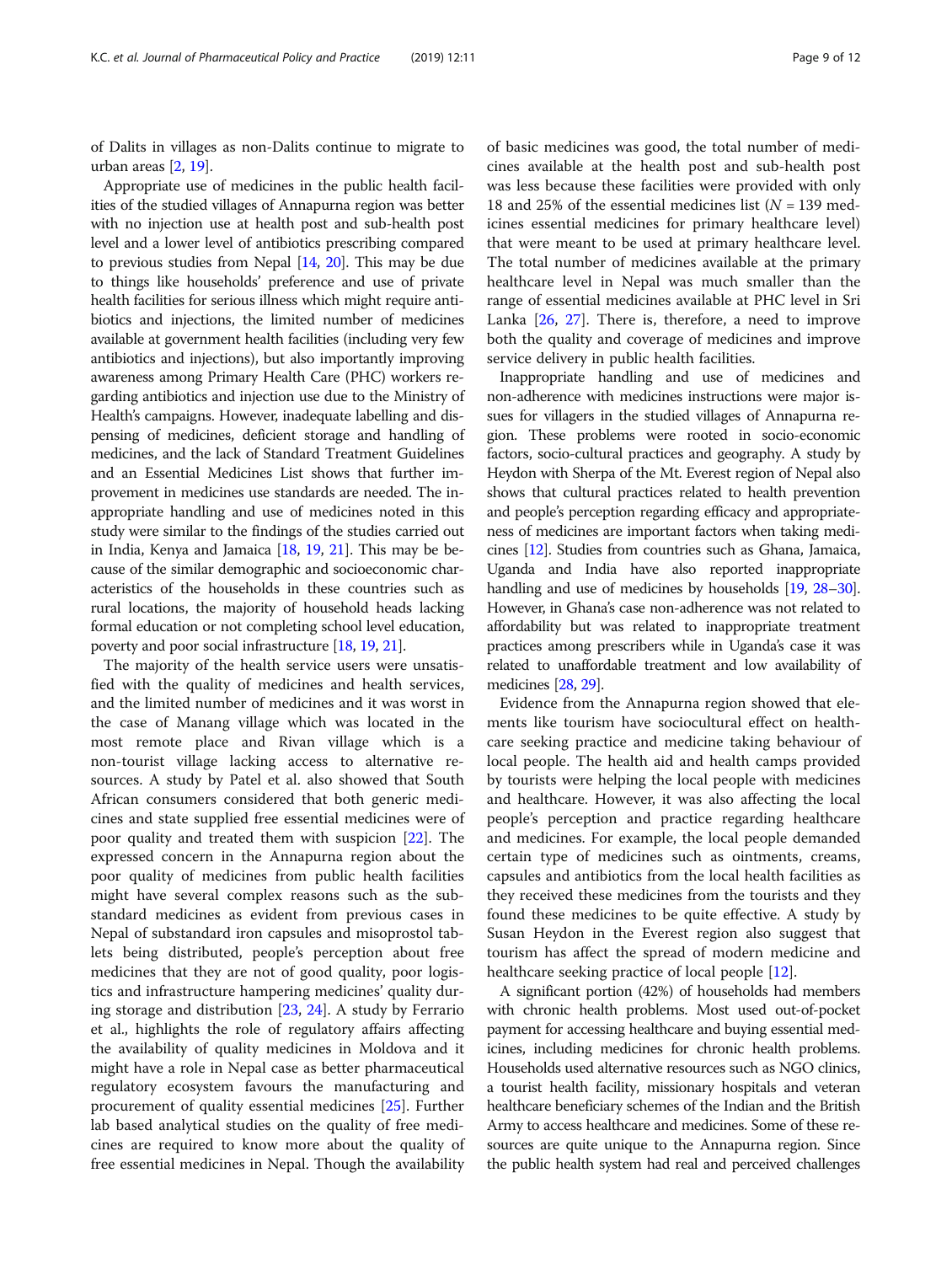<span id="page-9-0"></span>with quality and coverage of health services and medicines, the poor and vulnerable groups had difficulties accessing treatment for both chronic and other healthcare problems, despite the fact that the current free basic healthcare programme targets these groups.

There is a need for the government to improve the free basic healthcare programme by improving the quality and coverage of health services and medicines and this study suggests that in order to do this the government should liaise with local community members in the delivery process. The local communities have contributed significantly to the development and delivery of health services and medicines in Nepal. Studies from India, Kenya, Mali and Cambodia also show that local communities can contribute to the delivery of health services (reproductive health services, pneumonia, tuberculosis etc.) and help to improve it [[30](#page-10-0)–[34\]](#page-10-0). However, the extent of contribution from local community need to be carefully planned and executed without overburdening them. Likewise, health aid agencies also contributed to the development and delivery of much-needed health services to the rural villages of the Annapurna region. However, effective implementation and coordination, and the overall functioning of aid funded healthcare programmes has often been contested locally, nationally and internationally [\[5](#page-10-0), [7,](#page-10-0) [35](#page-10-0)–[37](#page-11-0)]. It is important for Nepalese health aid agencies to improve coordination with other agencies and bureaus, to minimise duplication of resources and to improve the implementation of their healthcare programmes. Tourism also contributed to access to health services and medicines both directly and indirectly; but, it was limited to certain tourist villages only. By and large, the government needs to further improve the quality and coverage of health service delivery with a special focus on rural villages with a poor socio-economic profile.

#### Strength and limitation

The main strength of this study is the exploration of health system, local community and other stakeholders' role in access to medicines in detail at the village level. This study pulls information from health facilities, local households, local community members, international agencies and local NGOs, government's health sector and tourism so as to know the state of access to and use of medicines and how these elements are interconnected and how they contribute towards access to healthcare and medicines. Thus, it brings a comprehensive view on the issue of access to medicines and how different stakeholders in health contribute towards access to healthcare and medicines at a local level in a Nepalese village.

This study was carried out as a part of PhD project and was limited to few villages of the Annapurna region. This study included only five villages (actually four villages but Manang health post was set up for both Tangki and Manang villages so four health facilities representing five villages were studied) of the Annapurna region and the health facilities located there. Inclusion of more villages and more health facilities could have improved the scope of the study. Furthermore, none of the studied village in this study had private drug retailers. Information about the availability of private drug retailers could also have added to the quality of the study. Furthermore, the households included in this study were determined based on data saturation and resources available for the study. Inclusion of more households as a representative of its total population could have given a fairer representation of the minority population such as Dalits and it could have added to the richness of this study.

# Conclusions

This study shows that access to basic medicines in the Annapurna region is good. Both an improving public health system and better logistics in this tourist area have contributed towards this outcome. However, this improvement was not benefitting people as much as it could; people were mostly using private health facilities because they think that medicines from public health facilities are too limited for their health needs and they have doubts about the quality of medicines. Inappropriate handling and use of medicines were found at both the health facility and household levels and this was linked with the pluralistic healthcare system, socio-economic facets of villages and socio-behavioural aspects of the villagers.

Although the government is the main stakeholder in health in the area, this study shows that other stakeholders such as the local community, health aid agencies and tourism contributed significantly to improving access to medicines and health services. Thus, to improve the public perception about quality of medicines and the number of essential medicines and health services, and promote appropriate use of medicines, a joint approach involving all the stakeholders such as government, community, health aid agency and tourism sectors is required.

# Additional file

[Additional file 1:](https://doi.org/10.1186/s40545-019-0172-3) Appendix I. Access to medicines health facility based study format. Appendix II. Semi structured interview format on "Households' medicines use". Appendix III. Key informants' interview format on access to medicines and stakeholders of health. (DOCX 35 kb)

#### Abbreviations

EHCS: Essential Health Care Services; INGO: International Nongovernment Organization; NGO: Nongovernment Organization; NHSSP: Nepal Health Sector Support Programme; PHC: Primary Health Care; UN: United Nations; VDC: Village Development Committee; WHO: (Staff from an INGO #1) World Health Organization

#### Funding

No external funding. But, the main author who was also a PhD student received funding for carrying out this research from the University of Otago, School of Pharmacy.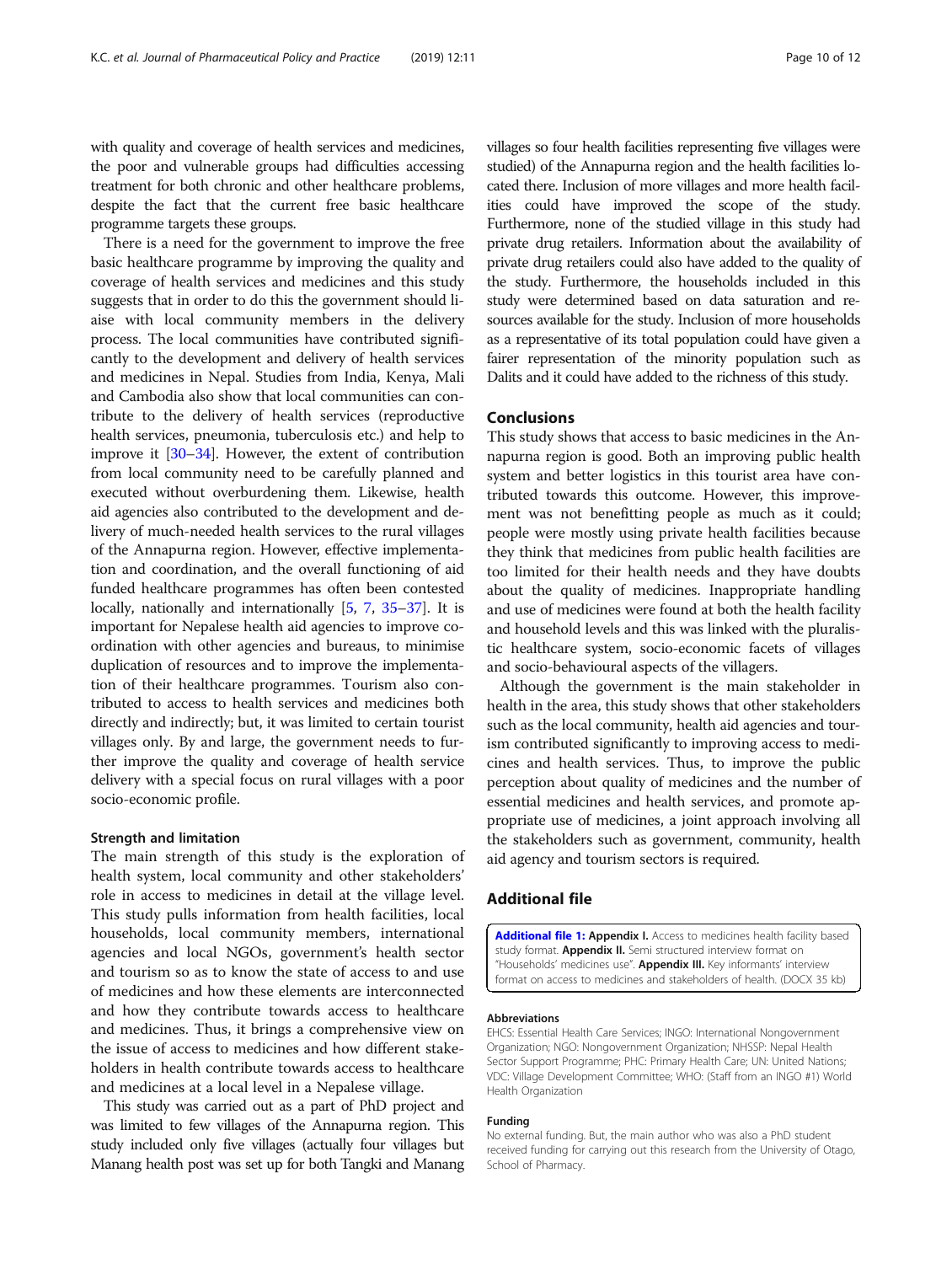#### <span id="page-10-0"></span>Availability of data and materials

The datasets generated and analysed during the current study are available from the corresponding author on reasonable request.

#### Authors' contributions

BKC carried out study design, data collection and drafted the manuscript and finalized the mansucript. SH contributed to the study design, critically reviewed the mansucript and revised it, and helped in the finalization of the mansucscipt. PN contributed to the study design, critically reviewed the mansucript and revised it, and helped in the finalization of the mansucscipt. All authors read and approved the final manuscript.

#### Ethics approval and consent to participate

Ethical approval for this research project was obtained from the University of Otago Human Ethics Committee and Nepal Health Research Council.

#### Consent for publication

Interviewees were provided with self-explanatory statement and consent form. A full written consent to participate in the study and publication of the study finding was taken from the households and key informant interviewees. Approval letter from the University of Otago Human Ethics Committee and Nepal Health Research Council was shown to the participants and a formal consent was obtained from all the interviewees of health facility study, households and key informants.

#### Competing interests

The authors would like to declare that they have no competing interest. However, the main author received a PhD Scholarship from the University of Otago, School of Pharmacy which also supported the costs of fieldwork.

#### Publisher's Note

Springer Nature remains neutral with regard to jurisdictional claims in published maps and institutional affiliations.

#### Author details

<sup>1</sup>School of Pharmacy, Monash University Malaysia, Jalan Lagoon Selatan, 47500 Subang Jaya, Selangor, Malaysia. <sup>2</sup>School of Pharmacy, University of Otago, Dunedin, New Zealand.

# Received: 20 December 2018 Accepted: 25 March 2019

#### References

- 1. Spiteri A, Nepal SK. Evaluating local benefits from conservation in Nepal's Annapurna conservation area. Environ Manag. 2008;42(3):391–401.
- 2. Bajracharya SB, Furley PA, Newton AC. Impacts of community-based conservation on local communities in the Annapurna conservation area, Nepal. Biodivers Conserv. 2006;15(8):2765–86.
- 3. Parker S, Dhital L, Bohara K, Gurung GM, Gurung NS. Sharing experiences of REFLECT in Sikles: a collective reflection. In: Gender, Education and Development, and Indigenous Knowledge and Health Practices Conference: 21–22 December 2005. Kathmandu: Research Centre for Educational Innovation and Development (CERID), Tribhuvan University; 2006.
- 4. Adhikari J. Mobility and agrarian change in Central Nepal. Contrib Nepalese Stud. 2001;28(2):247–67.
- 5. International Centre for Integrated Mountain Development. Annapurna Conservation Area and the Annapurna Conservation Area Project. Kathmandu: International Centre for Integrated Mountain Development (ICIMOD); 1995.
- 6. Human Development and Community Services. Projects: Lamjung District Community Hospital (LDCH). Kathmandu: Human Development and Community Services; 2016. [Cited 2018 June 18]. Available from: [http://](http://www.hdcsnepal.org/index.php?pageName=projectDetail&pid=21) [www.hdcsnepal.org/index.php?pageName=projectDetail&pid=21](http://www.hdcsnepal.org/index.php?pageName=projectDetail&pid=21)
- 7. Lama D. Annapurna trekking tourism's impact on economy [Bachelor's thesis]. Oulu: Oulu University of Applied Sciences; 2013.
- National Trust for Nature Conservation. Management Plan for Annapurna Conservation Area (2009-2012). Lalitpur: Annapurna Conservation Area Project, National Trust for Nature Conservation; 2010.
- 9. Himalayan Rescue Association Nepal. HRA Manang Aid-post. Kathmandu: Himalayan Rescue Association Nepal; 2013. [Cited 2018 July 12] Available from: <http://himalayanrescue.org.np/>
- 10. Bhattarai S, Chaudhary RP, Quave CL, Taylor RSL. The use of medicinal plants in the trans-himalayan arid zone of mustang district, Nepal. J Ethnobiol Ethnomed. 2010;6:14.
- 11. Gurung CP. Conservation for sustainable development: myth or reality? A case of the Annapurna conservation area project, Nepal. Himalaya. 1993;13(1):13.
- 12. Heydon S. Which medicine? Medicine-taking and changing Sherpa lives. Himalaya. 2005;35(1):9.
- 13. Shankar PR, Kumar P, Theodore AM, Partha P, Shenoy N. A survey of drug use patterns in western Nepal. Singap Med J. 2003;44(7):352–6.
- 14. Shankar R, Kumar P, Rana M, Dubey A, Shenoy N. A comparative study of drug utilization at different levels of the primary health care system in Kaski district, Western Nepal. N Z Med J. 2003;116(1182):U602.
- 15. Adhikari SR, Pandey AR, Ghimire M, Thapa AK, Lamsal DK. Universal access to essential medicines: an evaluation of Nepal's free health care scheme. J Nepal Health Res Counc. 2018;16(1):36–42.
- 16. World Health Organization (WHO). WHO operational package for assessing, monitoring and evaluating country pharmaceutical situations: guide for coordinators and data collectors. Geneva: World Health Organization; 2007.
- 17. World Health Organization. Medicines in healthcare delivery, Nepal situational analysis. New Delhi: World Health Organization, Regional Office for South East Asia; 2015.
- 18. Ministry of Medical Services, Ministry of Public Health and Sanitation, Kenya. Access to Essential Medicines in Kenya: A Health Facility Survey. Nairobi: Ministry of Medical Services and Ministry of Public Health and Sanitation; 2009.
- 19. Ministry of Health of Jamaica. Pharmaceutical Situation in Jamaica: WHO Assessment of Level II - Health Facilities and Household Survey. Washington DC: Ministry of Health of Jamaica and Pan American Health Organization, Regional Office of the World Health Organization; 2012.
- 20. Dahal P, Bhattarai B, Adhikari D, Shrestha R, Baral S, Shrestha N. Drug use pattern in primary health care facilities of Kaski District, Western Nepal. Sunsari Techn College J. 2013;1(1):1–8.
- 21. Government of Rajasthan. An Assessment of Rajasthan's Health System. Rajasthan: Department of Medical, Health and Family Welfare, Government of Rajasthan; 2015.
- 22. Patel A, Gauld R, Norris P, Rades T. "This body does not want free medicines": South African consumer perceptions of drug quality. Health Policy Plan. 2009;25(1):61–9.
- 23. Poudel A. Recalled drugs being distributed through health centers. My Republica. 2014.
- 24. Poudel A. How effective are govt-distributed drugs? My Republica. 2015.
- 25. Ferrario A, Sautenkova N, Bezverhni Z, Seicas R, Habicht J, Kanavos P, Safta V. An in-depth analysis of pharmaceutical regulation in the Republic of Moldova. J Pharm Policy Pract. 2014;7(1):4.
- 26. Department of Drug Administration. National list of essential medicines Nepal (fourth revision). Kathmandu: Department of Drug Administration, Ministry of Health and population (Government of Nepal); 2009.
- 27. Dabare PRL, Wanigatunge CA, Beneragama BH. A national survey on availability, price and affordability of selected essential medicines for non communicable diseases in Sri Lanka. BMC Public Health. 2014;14(1):1.
- 28. Arhinful DK. WHO Pharmaceutical Situation Assessment: Level II Health Facilities Survey in Ghana. Ghana: Ministry of Health, Ghana; 2009.
- 29. Ministry of Health, Uganda. Access to and Use of Medicines by Households in Uganda. Uganda: World Health Organization (WHO); 2008.
- 30. Kumar YS, Raja SW, Sunitha J, Azharuddin S, Ganesh Raj PC, Raj SB, Reddy KB. Household survey on rational use of medicines in India. IJPT. 2013;4(1):59–69.
- 31. IntraHealth International, Inc. Role of village health committees in improving health and nutrition outcomes: a review of evidence from India. Delhi: IntraHealth International, Inc. and USAID; 2008.
- 32. KEMRI- Wellcome Trust. Health facility management committees involving communities in healthcare delivery in Kenya. Kenya: KEMRI- Wellcome Trust and London School of Hygiene & tropical medicine; 2012.
- 33. Novartis Foundation for Sustainable Development. Improving access to primary healthcare Services in Rural Areas: the initiative access in Mali. Basel: Novartis Foundation for Sustainable Development; 2012.
- 34. MSH. Community-Based Participation and Initiatives. MDS-3: Managing access to medicines and health technologies. 3rd ed. Massachusetts: Management Sciences for Health; 2012.
- 35. Giri A, Khatiwada P, Shrestha B, Chettri RK. Perceptions of government knowledge and control over contributions of aid organizations and INGOs to health in Nepal: a qualitative study. Glob Health. 2013;9(1):1.